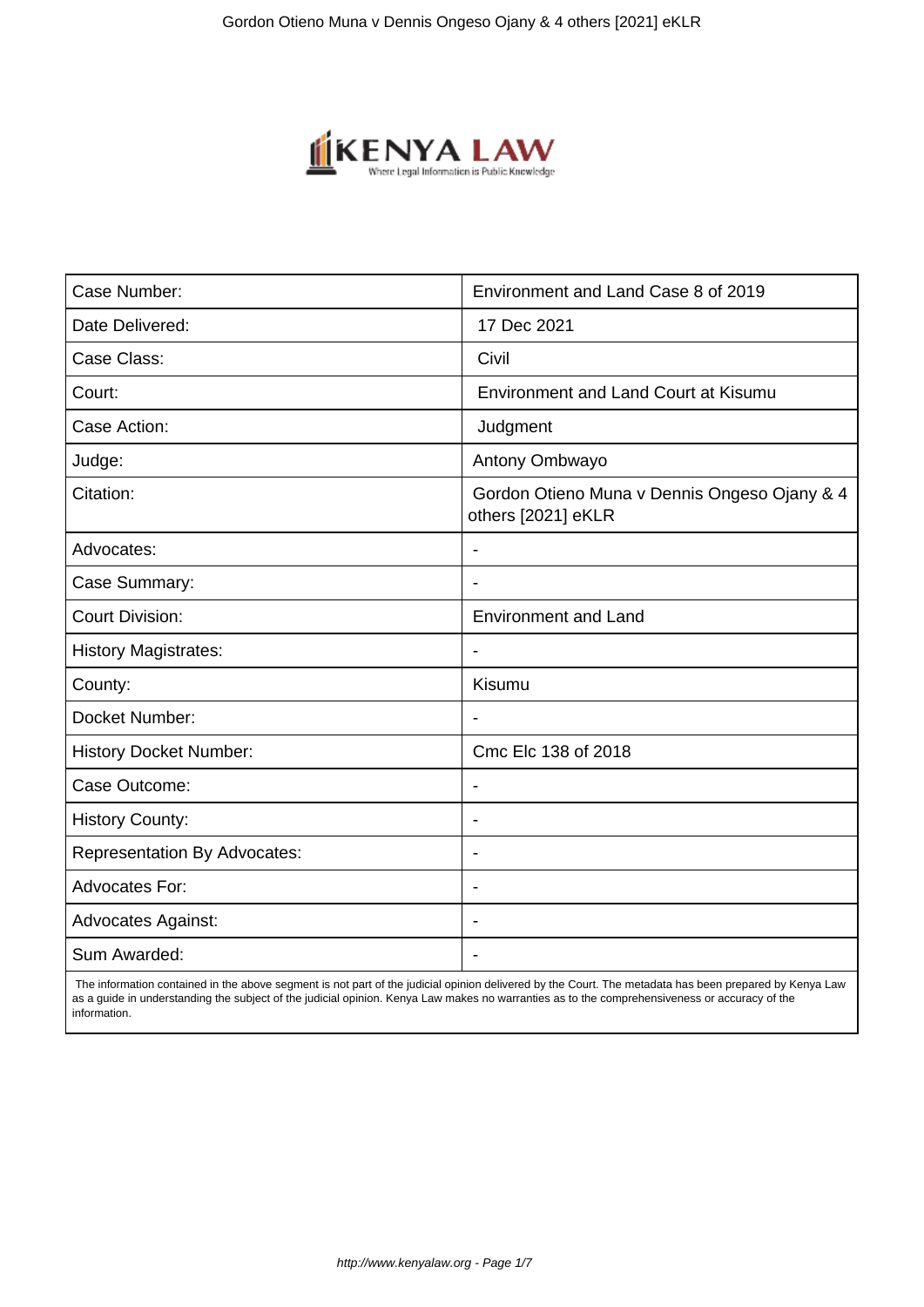# **REPUBLIC OF KENYA**

## **IN THE ENVIRONMENT AND LAND COURT**

## **AT KISUMU**

## **ELCA CASE NO.8 OF 2019**

#### **VERSUS**

*(Being an Appeal from the Judgment and Decree by the Learned Principal Magistrate*

*Mr. Christopher Yahwala delivered on 20.6.2019 in the Kisumu*

*CMC ELC NO. 138 of 2018)*

# **JUDGEMENT**

The appellant sued the Respondents in the lower court claiming that at all material times the land parcel Kisumu/Kadero-Got Nyabondo/3556 was registered in the names of Karilus Ojany Abondo (now deceased). By an agreement for sale of land made on or about 25/4/1986, the appellant purchased parcel of land No. Kisumu/Kadero-Got Nyabondo/3556 at agreed purchase price of Kshs. 8,300/= full and final payment which was acknowledged by the deceased.

Pursuant to the said agreement, the deceased had only land adjudication sketch map/or demarcation sketch map as proof of ownership, at that time green card had not been in place. However, the deceased Karilus Ojany Abondo who was the father and husband to the 1<sup>st</sup> and 2<sup>nd</sup> respondent respectively, emigrated to South Nyanza now Homabay County and died before he could transfer the said parcel of land to the appellant. Upon learning of the death of the deceased Karilus Ojany Abondo, the appellant approached the 1<sup>st</sup> respondent and both of them appeared before area Chief and District Officer Winam Division in a bid for the 1<sup>st</sup> respondent to obtain a letter to enable the  $1<sup>st</sup>$  respondent to pursue succession cause in a court of law, thereafter to transfer the suit land to appellant.

Consequently, the appellant attended the Land Registry placed a caution on 20/2/2015 to safeguard his interest while waiting for the completion of the process of succession from the 1st defendant and finally transfer the suit land to the appellant.

That after the grant of letters of administration intestate, the 1<sup>st</sup> & 2<sup>nd</sup> respondents colluded with the 4<sup>th</sup> respondent unlawfully, irregularly fraudulently and without following the right procedure of informing the appellant, secretly removed the caution placed by the appellant on 20/2/2015.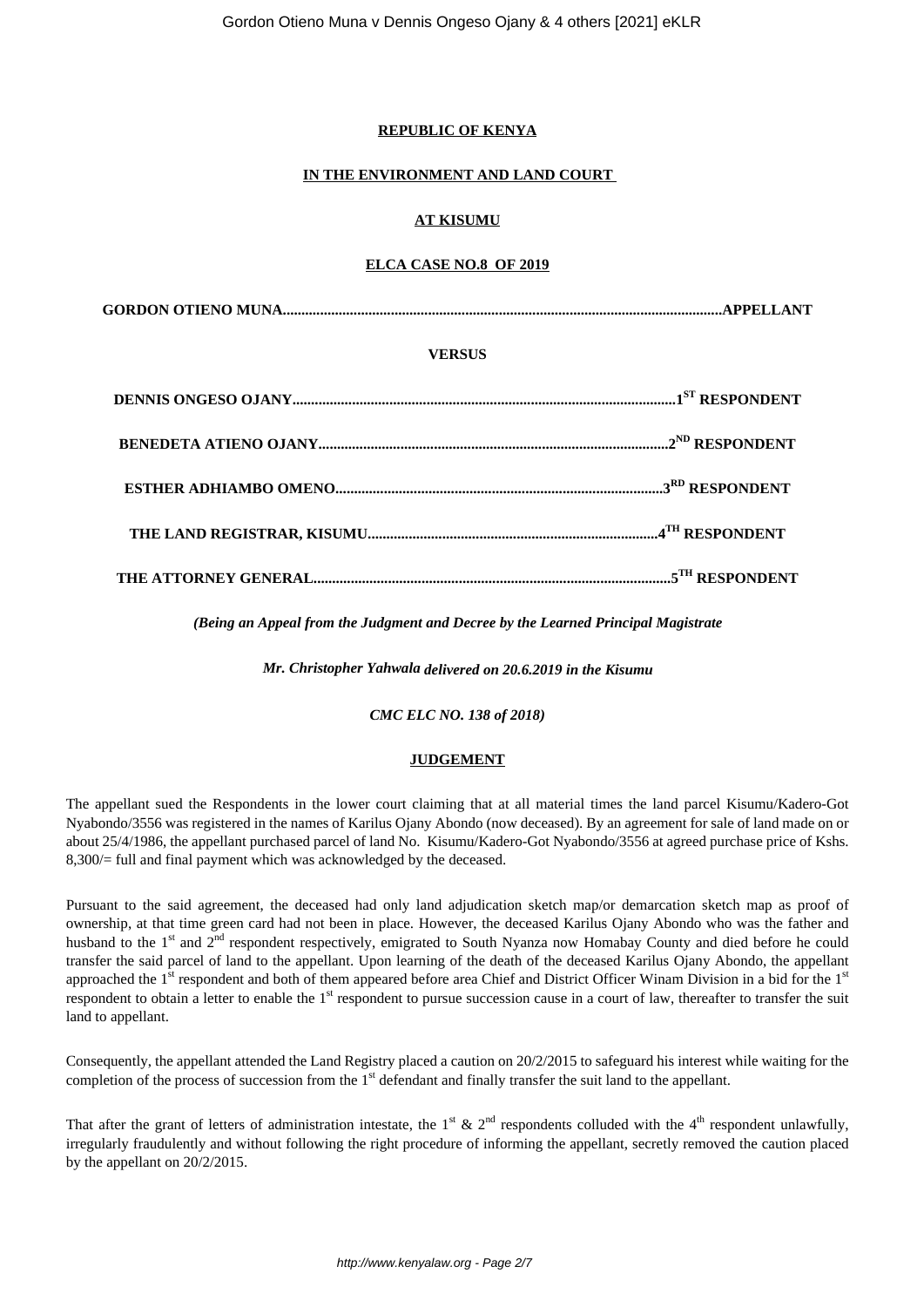That upon the removal of the caution secretly by the  $4<sup>th</sup>$  respondent, the suit land Kisumu/Kadero-Got Nyabondo/3556 was finally transferred to the 3<sup>rd</sup> respondent in total disregard to the appellant's/purchaser's interest which was within the knowledge of the 1<sup>st</sup>  $\&$  2<sup>nd</sup> respondents as it was no secret to them that it is the appellant who has been in occupation and tilling the suit land from 25/4/1986 to date without interruption from anybody whatsoever.

According to the appellant, the  $3<sup>rd</sup>$  respondent had on certain occasions trespassed upon the suit land and fenced it off with appellant's crops inside thus denying him access to the suit land. The action by the  $1^{st}$ ,  $2^{nd}$   $3^{rd}$  &  $4^{th}$  respondents intend to alienate the suit premises from the appellant and the appellant will suffer irreparable loss and damage.

The appellant prayed for a declaration that all entries in the register purporting to transfer the land parcel Kisumu/Kadero-Got Nyabondo/3556 by the 4<sup>th</sup> respondent to 3<sup>rd</sup> respondent after registration of a caution are null and void and an order of permanent injunction restraining the  $1^{st}$ ,  $2^{nd}$ ,  $3^{rd}$  defendants, either by themselves or through their agents and/or employees or anybody acting on their behalf from trespassing upon parcel Kisumu/Kadero-Got Nyabondo/3556, transferring, fencing and/or in any way alienating the said parcel and finally, an order that the suit parcel of no. Kisumu/Kadero-Got Nyabondo/3556 be transferred to the plaintiff. Plus, Costs and interest of the suit.

The 1<sup>st</sup>, 2<sup>nd</sup> and 3<sup>rd</sup> Respondents filed a joint defence stating that at no particular time be it 25/4/1986 or any other, did the deceased enter into an agreement for purchase of the suit land parcel till his death and further the agreement cannot be relied upon since it is statute barred. The defendants averred that the suit land parcel was legally transferred to the 2<sup>nd</sup> respondent through a legal process in which the appellant was very much aware of but never made any claim.

Further that the appellant purports that the agreement was entered in the year 1986 but upto the 2003, 17 years after the agreement was entered to the land had never been transferred to the appellant.

The respondents averred that there was no agreement between the deceased and the appellant and that the 3<sup>rd</sup> respondent purchased the land from the legal owner and that the land was legally transferred to the  $3<sup>rd</sup>$  respondent. The respondents averred that the Appellant has never been in possession or occupation of the land and that the  $3<sup>rd</sup>$  respondent is in actual possession.

When the matter came up for hearing in the lower court the appellant testified that his claim was about the land No. KISUMU/KADERO-GOT NYABONDO/3556 which he bought from Karitus Abondo Ojany. That he bought the land at Ksh. 8,300/= which he paid at once. Subsequently, the seller went to South Nyanza and passed on before completing the transaction. That he contacted Denis Ongeso Ojany (the 1<sup>st</sup> Defendant) to facilitate the same. They went to the chief who gave him a letter to do the necessary. The 1<sup>st</sup> defendant conducted a succession, then sold the land to somebody else. The appellant put a caution on the land on 20/2/15 to safeguard his interest. The land was sold to the 3<sup>rd</sup> Defendant. The appellant took possession and that nobody has interfered with him. He wants to registered as the owner of the parcel of land. He called PW2 who testified that he was a witness when appe:: at bought the land from Karitus. That he witnessed Gordon paying Karitus Abondo Kshs. 8,300/=. That the agreement was done and signed at the courts.

The 1<sup>st</sup> respondent testified that the suit parcel of land initially belonged to Karitus Abondo Ojany, his father who died in 2003. That he does not know Gordon Otieno Omuna. That in 1986 he was 29 years and already married staying at Suba with their father. At that time his uncle called Alexander Atinga used to stay in the land. That his father did not know how to read and write and thus could not sign the agreement. That after his father's death, nobody ever went to him claiming the land from his father. He obtained the land through Succession Case No. 160 of 2015, the same was duly gazetted on 22/5/2015. Confirmation was done and land was allocated to his mother Benedette Atieno Ojany. That upon family' discussions, they agreed to sell the land to Esther Emily Adhiambo for Kshs. 600,000/= which land was duly transferred to her and issued with title deed. That during the process, there was no objection raised. He prayed that the plaintiff's suit be dismissed. The 2<sup>nd</sup> Respondent testified that she got title deed to the land before she sold it to Esther Emily Adhiambo and she prayed that this case be dismissed. The 3<sup>rd</sup> respondent testified that she purchased land parcel No. KISUMU/KADERO-GOT NYABONDO/3556 and she produced original land Title deed copy. She prayed that the case be dismissed.

After considering the submissions of counsel for appellant and counsel for the respondents, the Learned Magistrate found that the appellant's suit was statute barred pursuant to the provision of section 7 of the Limitation of Action Act which provides:-

**"An action may not be brought by any person to recover land after the end of twelve years from the date on which the right**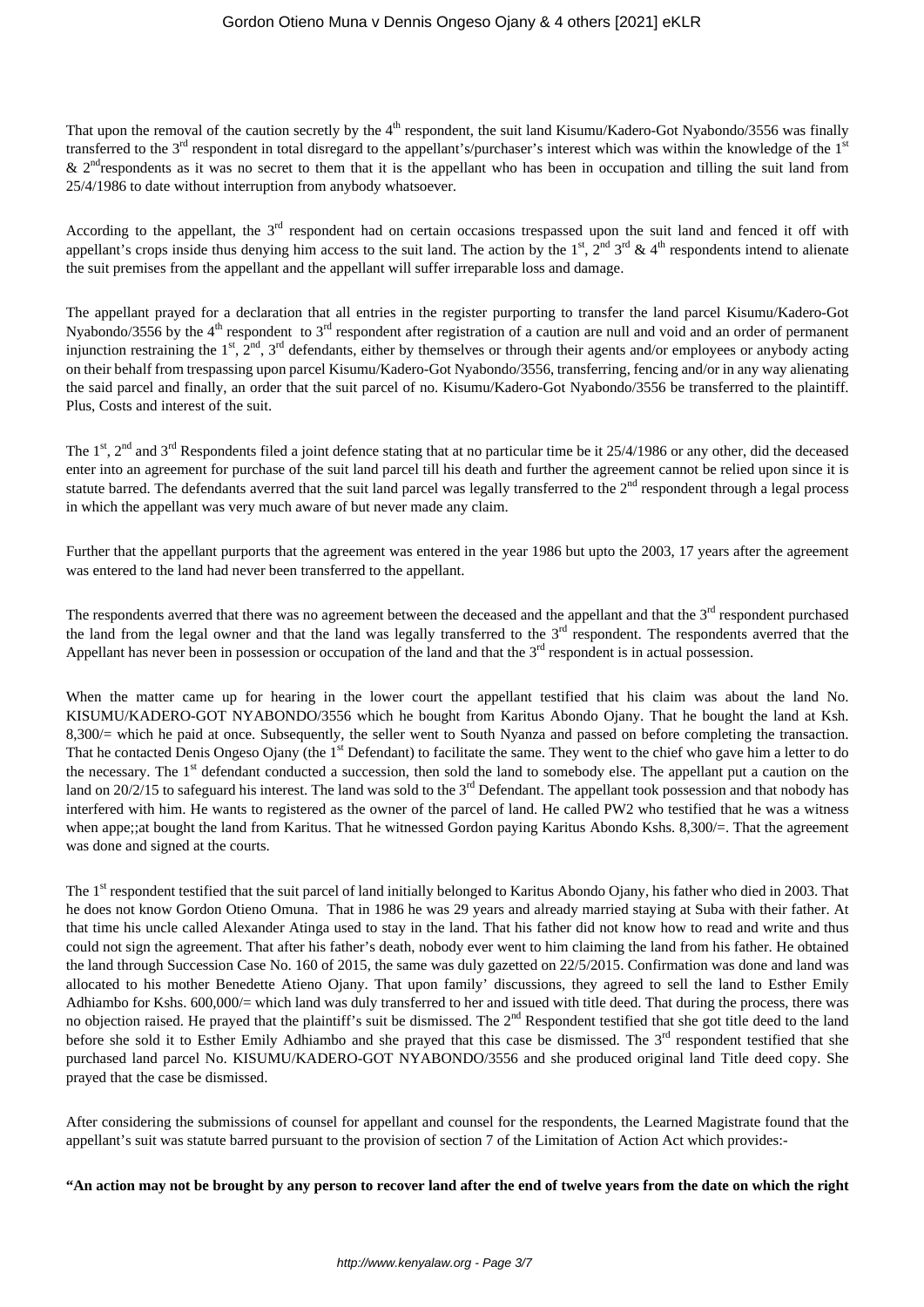#### **of action accrued to him or, if it first accrued to some person through whom he claims, to that person."**

The appellant has now come to this court on appeal on grounds that:-

**1. The Learned trial Magistrate erred in law and fact in dismissing the Appellant's suit.**

**2. The Learned trial Magistrate erred in both law and fact by failing to appreciate that the transactions carried in the lands records after a caution was registered were illegal, null and void.**

**3. The learned trial Magistrate erred in law by failing to frame the issues for determination.** 

**4. The learned trial Magistrate erred in law and fact in failing to properly evaluate the entire evidence on record thereby arriving at wrong findings.**

**5. The learned trial Magistrate erred in law and in fact in failing to take into consideration the Appellant's case.**

#### **6. The Judgment was against the weight of evidence.**

The Appellant prays that the appeal be allowed with costs and the Judgment of the trial Magistrate, Honourable Mr. Christopher Yahwala (PM) delivered on 26/3/2019 in Kisumu CMCC ELC No. 138 of 2018 be set aside in its entirety and Judgment be entered for the appellant as follows:

#### **i) A declaration that all entries in the register purporting to transfer land parcel KISUMU/KADERO-GOT NYABONDO/3556 by the 4th Defendant to the 3rd Defendant after registration of a caution are null and void.**

**ii) An order of a permanent injunction do issue restraining the 1st, 2nd and 3rd Defendants from trespassing upon the said parcel of land, transferring, fencing and/or in any way alienating the same.**

**iii) An order that the suit land be transferred to the Plaintiff.**

#### **iv) Costs of and incidental to the suit plus interest.**

Parties filed their written submissions after the court gave directions. The appellant submits that the trial court overlooked the issue of the caution as it was placed on the record by the appellant and yet the Land Registrar transferred the parcel of land to the Respondents despite the existence of a caution. The appellant relies on the decision of this court in Lawrence Muguti Rutere vs Nelly Wachira & another. District Land Registrar Mberee (interested party) 2019 eKLR. The gravamen of the appellant's submissions is that the Learned Magistrate erred in law in failing to appreciate that the transactions carried in the lands registry after a caution was registered were illegal null and void. The appellant further argues that the Learned Magistrate erred in law and fact in failing to properly evaluate the entire evidence on record thereby arriving at wrong findings. The appellant refers to the exhibits produced and the evidence of PW1 and PW2 who clearly stated that the appellant was tilling the land. The appellant further argues that the land was registered in the names of the  $1<sup>st</sup> - 3<sup>rd</sup>$  Respondents on the 27/6/2016 and therefore the cause of action occurred on 27/6/2016. The suit was filed on 3/8/2017. The Appellant argues that time did not run until the discovery of fraud.

On the issue of innocent purchaser for value without notice of any fraud, the appellant argues that the 3<sup>rd</sup> Respondent did not do due diligence to ascertain that the 1<sup>st</sup> and 2<sup>nd</sup> respondents had a valid title having obtained title after overlooking a caution. The caution was not removed. On the consent of the land control Board, the appellant argues that the court had the power to invoke the principle of equitable doctrine of constructive trusts and propriety estoppel

The respondents filed their submissions whose gravamen is that the transactions that were carried out after the registration of a caution were in order since they were done pursuant to an order that came from court giving the land to the  $1<sup>st</sup>$  and  $2<sup>nd</sup>$  respondents who were the beneficiaries of the estate of the deceased. The appellant had all the opportunity to pursue his interest in the succession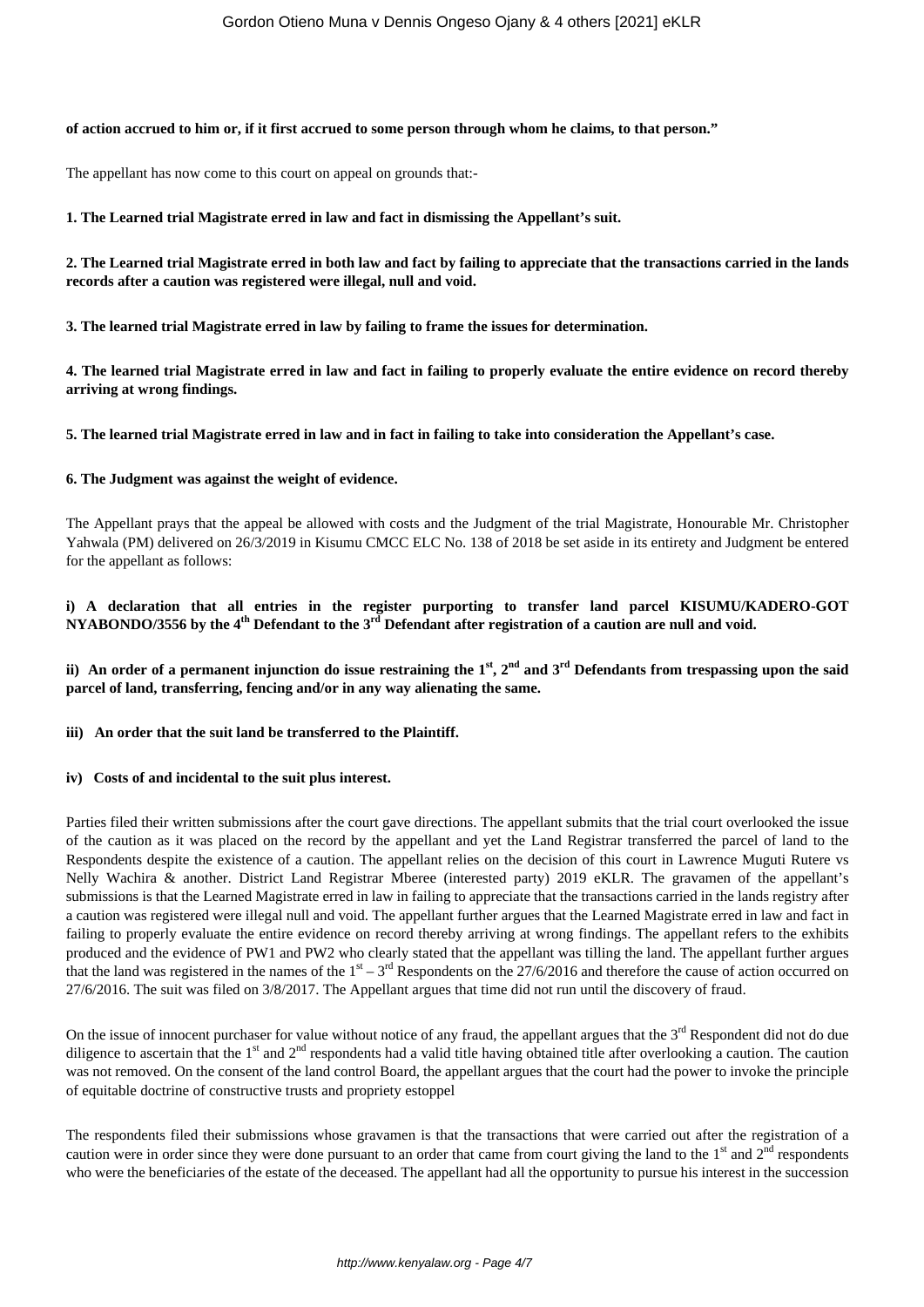cause but he failed to do so and therefore he cannot claim that the transactions were not valid. The only proper cause the appellant had was to challenge the succession process before the estate could be distributed but he failed to do so he cannot therefore challenge the title which has been transferred to the  $3<sup>rd</sup>$  respondent who bought it for value after succession process in court. Section 93 of the Law of Succession Act Chapter 160 provides that:

(1) All transfers of any interest in immovable or movable property made to a purchaser either before or after the commencement of this Act by a person to whom representation has been grated shall be valid, notwithstanding any subsequent revocation or variation of the grant either before or after the commencement of this Act.

The green card does not show that the caution was removed by any of the respondents. What is there is the transfer of the suit land parcel to the respondents after completion of the succession process and issuance of an order from court and this was proper and in compliance with section 82 of the law of succession Act. It was not a normal transfer from one person to another which would require a caution hearing but it was done pursuant to an order from court and therefore the transactions were valid and proper and they pray that this appeal be dismissed.

The respondent argues that proceedings show clearly the trial court analysed the entire evidence on record and was justified in dismissing the appellant's case. In page 69 of the record of appeal the learned magistrate noted that although the appellant's evidence is that he bought the entire land parcel the agreement that was produced in court shows that he was only buying a portion and that portion was not indicated in the agreement and therefore there is no way the court could have made an order for specific performance as sought for in the plaint.

The trial court considered the entire evidence adduced in court and the submission of the parties. The learned trial magistrate considered the evidence that the land parcel was transferred to the 3<sup>rd</sup> Respondent after succession in the High Court in Kisumu and that the  $3<sup>rd</sup>$  defendant bought the same on valuable consideration as evidenced by the sale agreement and the green card. This analysis is in page 68 of the record of appeal. This clearly show that he  $3<sup>rd</sup>$  defendant purchased the suit land parcel legally and it was lawfully transferred into her name and that there was no fraud or illegality involved. The learned Trial Magistrate noted that the sale agreement the plaintiff was relying on was dated 25<sup>th</sup> April 1986. The plaintiff did not take any step to sue the seller to be given the suit property until the year 2017 when the suit was field that is over 20 years. That as per Section 7 of the Limitations of action Act the suit was time barred.

The appellant did not adduce evidence to show that the defendants committed fraud in transferring the said land parcel. That everything was done pursuant to succession that was done in court and therefore the issue of fraud does not arise. There were no particulars of fraud pleaded by the appellant in the plaint which is in page 3 of the record of appeal. The courts have held that fraud must be clearly pleaded and proved by the person alleging the same. The next and only other issue is fraud.

The respondent submits that the Trial Magistrate correctly held that the  $3<sup>rd</sup>$  defendant purchased the suit land parcel as innocent purchaser for value and therefore her title to the suit land parcel cannot be defeated. The evidence in court is that the 3<sup>rd</sup> respondent purchased the suit land parcel after succession had been conducted by the 1<sup>st</sup> and 2<sup>nd</sup> respondents and the land parcel had been transferred into their names. The green card which has been produced in court show clearly that at the time the  $3<sup>rd</sup>$  respondent was purchasing the suit land parcel it was in the name of the  $1<sup>st</sup>$  and  $2<sup>nd</sup>$  respondents and there was no caution at that point. The  $3<sup>rd</sup>$ respondent made payments for the same as per the sale agreement EXHBIT D5 in page 29 of the record of appeal. That subsequently transfer was done into her name. There is nothing on record to show that at the point of sale there was claim by the appellant since succession had been done in court.

On whether the appellant was entitled to an order for specific performance, the appellant argues that the trial magistrate correctly held that there was no evidence that there was compliance with the provisions of the Land Control Act. The court referred to the sale agreement itself exhibit P2 (a) page 14 of the record of appeal which provides in clause 5 that the parties were to obtain the land control board consent to transfer the suit land parcel but this was never done. The court found that in the absence of consent from the land control board the agreement is void and the remedy for the appellant was to sue for refund of the money he had paid but not the land and therefore claim for specific performance could not succeed. The trial court was right in arriving at this decision. The agreement itself provided that parties will obtain the land control board consent and therefore failure to obtain the said consent rendered the transaction void as per the provisions of Section 6 of the Land Control Act. They prayed that the appeal be dismissed with costs.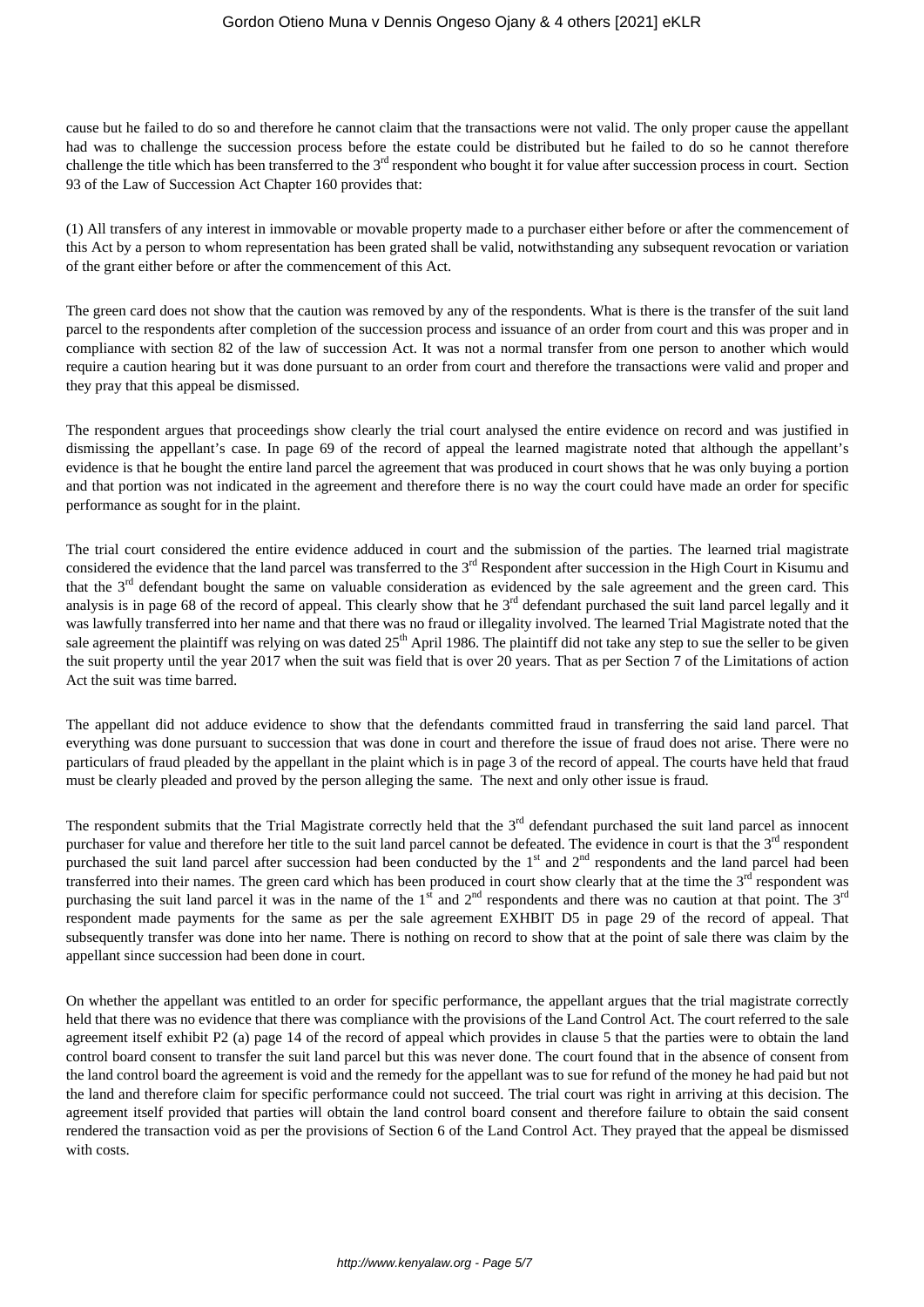I have considered the evidence on record, revival submissions and do find that for court to deal with grounds of appeal, the following issues should be considered.

#### **1. Whether the Learned Magistrate erred in law and fact by failing to appreciate that the transactions carried in the land records after a caution was registered were illegal, null and void.**

**2. Whether the suit was statute barred.**

**3. Whether the 3rd Respondent was an innocent purchaser for value without notice.**

**4. Whether the consent of Land Control Board was necessary.**

**5. Whether there was fraud or illegality by**  $1^{st}$ **,**  $2^{nd}$  **&**  $3^{rd}$  **Respondents.** 

#### **6. Whether a relief specific performance could be granted.**

On the first issue, I do find that the relevant Section is Section 71 (1) (a) off the Land Registration Act that provides:

"A person who— (a) claims the right, whether contractual or otherwise, to obtain an interest in any land, lease or charge, capable of creation by an instrument registrable under this Act;"

Section 72 (2) provides:-

## **"(2) A disposition that is inconsistent with the caution shall not be registered while the caution is still registered except with the consent of the cautioner or by the order of the court."**

Section 73 provides:

**A caution may be withdrawn by the cautioner or removed by order of the court or, subject to subsection (2), by order of the Registrar.**

**(2) The Registrar, on the application of any person interested, may serve notice on the cautioner warning the cautioner that the caution will be removed at the expiration of the time stated in the notice.**

**(3) If a cautioner has not raised any objection at the expiry of the time stated, the Registrar may remove the caution.**

**(4) If the cautioner objects to the removal of the caution, the cautioner shall notify the Registrar, in writing, of the objection within the time specified in the notice, and the Registrar shall, after giving the parties an opportunity of being heard, make such order as the Registrar considers fit, and may in the order provide for the payment of costs.**

**(5) After the expiry of thirty days from the date of the registration of a transfer by a chargee in exercise of the chargee's power of sale under the law relating to land, the Registrar shall remove any caution that purports to prohibit any dealing by the chargee that was registered after the charge by virtue of which the transfer has been effected.**

#### **(6) On the withdrawal or removal of a caution, its registration shall be cancelled, and any liability of the cautioner previously incurred under section 74 shall not be affected by the cancellation.**

This court finds that registration of the  $1<sup>st</sup>$ ,  $2<sup>nd</sup>$  and  $3<sup>rd</sup>$  Respondents was effected while a caution was registered and therefore the transactions were highly irregular, illegal null and void. On the 2<sup>nd</sup> issue as to whether the suit was statue barred, I do find that the appellant's claim is based on illegality, fraud and irregularity. The cause of action arose when the  $1<sup>st</sup>$ ,  $2<sup>nd</sup>$  and  $3<sup>rd</sup>$  Defendants were registered as the owners of the parcel of land and that was on  $27/6/2016$  for the 1<sup>st</sup> and  $2<sup>nd</sup>$  Respondents and on  $24<sup>th</sup>$  August 2016 for the 3<sup>rd</sup> Defendant. The limitation period for commencing an action based on fraud is 3 years. This suit was filed on 3/8/2107 less